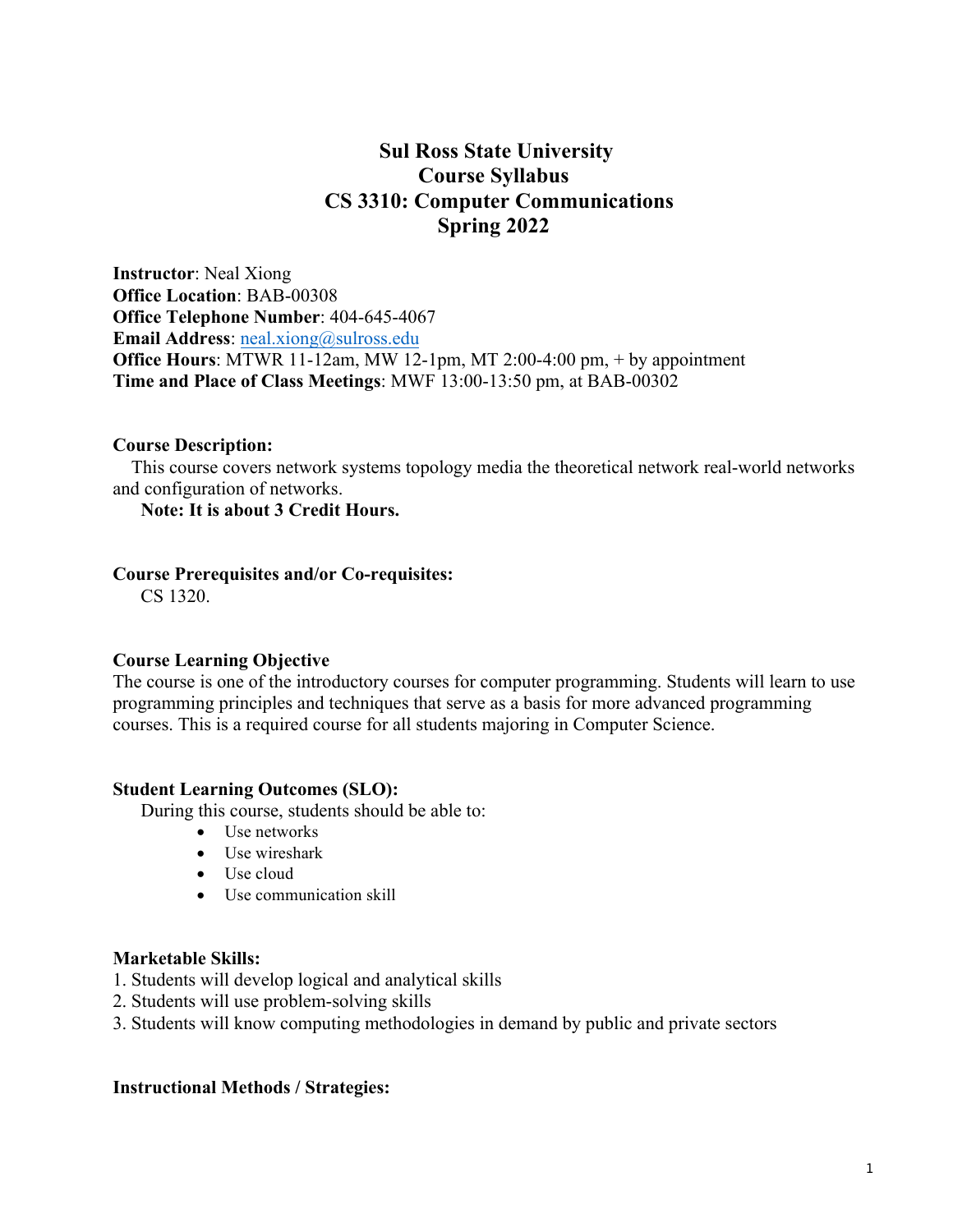Face to Face: MWF, 13:00-13:50 pm, at BAB 00302.

Blended / Partial: Zoom or Microsoft Teams (confirmed by Dept.). Online: All contents are post online (confirmed by Dept.).

## **Instructional Methods / Strategies:**

The course is a combination of lecture, class discussion, hands-on lab work, assignments, peer review, and reading outside of class.

## **Students will be required to check their email daily**:

Make sure that your email address in Blackboard is set up correctly in case I use the Blackboard email system.

Weekly activities include some or all of the following:

- Reading assigned material
- Researching assigned topics
- Participating in one or more assigned Discussions Boards by posting a contribution and responding to contributions of other students and/or the instructor
- Participating in Discussion Board forums related in Individual Projects
- Participating in Discussion Board forums related to Group Projects
- Submitting status reports on project progress
- Writing and posting papers
- Preparing and posting PowerPoint presentation
- Communicating with the instructor or other class members

### **Learning Outcome Assessment Methods** include:

- 2-3 exams, and one of these will be the comprehensive final exam
- Assignments, and you will get full credit for completed homework.

For specific dates and point values, see the end of this document.

### **Instructional Materials**

TEXT: None. You will be required to watch certain online lectures or read selected online readings. Details will be found on Canvas as assignments are made.

Optional material: We will use the following optional materials during the course: (1) Computer Networks, the 5th edition, by Andrew S. Tanenbaum & David J. Wetherall ISBN-10: 0-13-212695-8, ISBN-13: 978-0-13-212695-3 Prentice Hall PTR, www.phptr.com, Published by Pearson – Course Technology © 2011 (2) Network Fundamentals, CCNA Exploration Companion Guide, by Mark A. Dye, Rick McDonald, Antoon W. Rufi,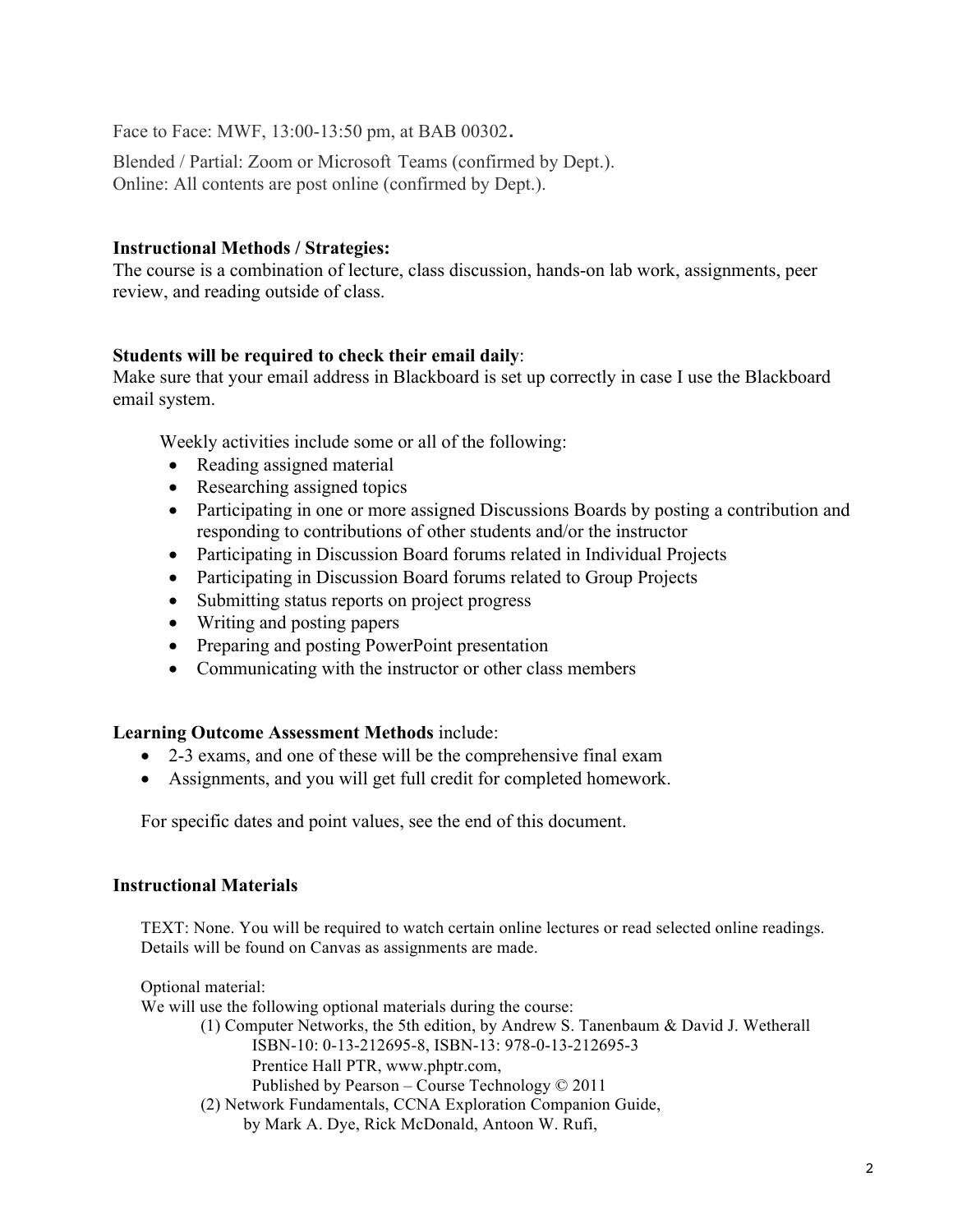ISBN-10: 1-58713-348-2, ISBN-13: 978-1-58713-348-0 Published by Cisco Press © 2008

### **Grading Policy / Scale:**

For classes taught on one campus only, you still need to come to class. For classes taught on both campuses simultaneously, the designation of the class is ITV. Classrooms are reserved for the whole semester, not for selected dates of the semester.

I record attendance and give attendance points. You can only get attendance points if we are in the same classroom, or if you are online when I am on the opposite campus. Partial session attendance may result in partial points. Missed class meeting may receive attendance points if you provide proper documentation, at my discretion. Participation points may be unevenly distributed over the semester (i.e. not each day gets equal points).

Lab computers are a shared resource. You would not want to start a test and have computer problems because someone spilled food or drink on the keyboard. The first time I see you bring food or drink into a lab, I will give you one (1) penalty point. Each subsequent infraction earns you fifty (50) penalty points.

#### **Grading**

The grade you earn in this course will be based upon the accumulation of points that will be distributed in this manner:

GRADES: Grades will be calculated in the following manner:

 Exams (2) Home-works and Quizzes  $(4 \& 2)$ Labs  $(7-8)$ 

The instructor reserves the right to lower the cutoffs for each grade, but he will not raise the cutoff. In other words, an 86% may end up being an A at the instructor's discretion, but a 91% is guaranteed to be an A. I will let you know after each exam what the current grading scale is.

For simplicity, we use a 1,00-point scale (calculated as a percentage  $\%$ ).

 $90+=A$  $80 - 89 = B$  $70 - 79 = C$  $60 - 69 = D$ less than  $60=$  F

The Family Educational Rights and Privacy Act of 1974 (FERPA) governs university policies regarding family educational and privacy rights. Copies of the act, policies and regulations are maintained in the Office of Admissions and Records, John Vaughn Library, and the Office of the Vice President of Academic Affairs. Students can find their course grades in the Blackboard gradebook. I will NOT post grades elsewhere, nor provide grades via telephone, or any other manner in violation of FERPA or any other local, state, or federal regulations.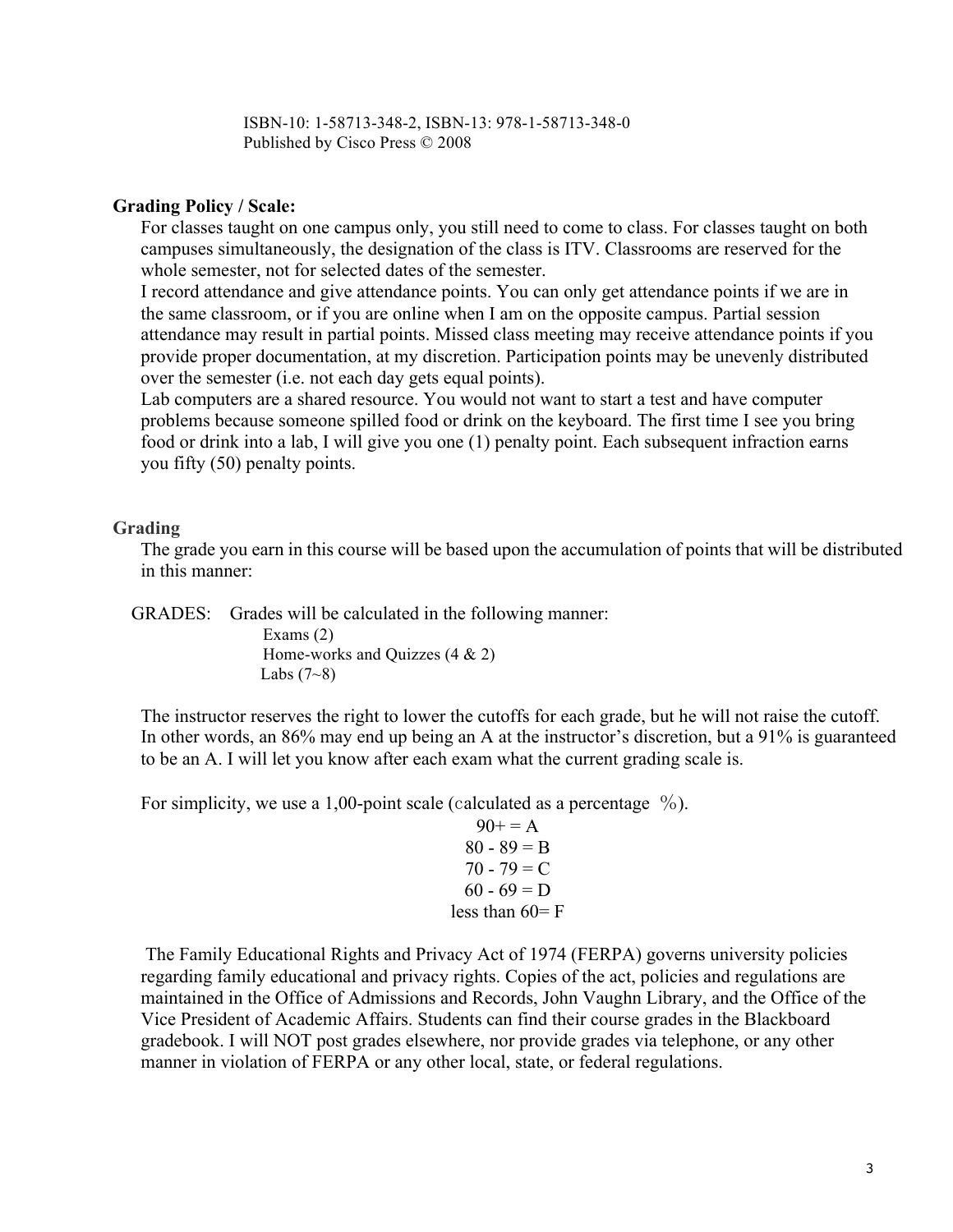## **Assignments Information:**

• Homework assignments count for a significant part of the course. (Almost) all homework assignments work with the Peer Review feature in Blackboard. This means, that you will be required to review and give constructive feedback on the homework of other students in the class, and that you will receive feedback on your assignment from other students in the class. The review period is always for one week after the due date for the assignment. Reviews are anonymous. You do not know the identity of the students giving you feedback (unless they let you know), and the students reviewing your work will not know who you are (unless you add your name to the assignment). Otherwise, I am the only one who knows who reviews whom. You earn points both for doing the homework and for doing the reviews. Of course, I will be reviewing your assignments too. I will use them to show examples of good work and examples of room for improvement.

• You will get full credit for homework you turn in, no matter how good or bad. If you don't turn it in on time, Blackboard automatically switches to the review period and you get no points for homework submission. I want you to get into the habit of working regularly.

• I discuss the homework on the first day of the week, and then your peer reviews will be available. Your reviews may be evaluated critically, and you can lose points there. If someone to review did not turn in homework, you will see a message that the user did not submit the assignment and gets an automatic zero. Make sure to click the Submit button so you get the full points for your review.

- Be sure to review the feedback from your peers after the review period has ended.
- All students must complete their own assignments, but **assistance from other students both**

**during class time and outside class time is encouraged**. This does not include copying and pasting someone else's material or files. If two students work together, the two do the assignment twice - from scratch. If three students work together, the three do the assignment three times from scratch. You will find that each time gets easier and faster; that you start finding improvements on the next try, and that you never really end up with exactly the same file. Repetition is an integral part of the learning process. Of course, group assignments are limited to the group.

• All work is due at the date and time indicated in the schedule. When the time to submit has passed, the assignment automatically switches from submission mode to review mode. There is no opportunity to make up missed or late assignments. You can still get points for reviewing your peers' work.

• Check your homework assignments in the Grades page. You can download and check the files you submitted there.

• I will only grade work submitted over Blackboard. Do not email files. If you make a mistake, or would like to send different files before the due date, just send all the assignment files again. If you must send multiple files, make sure to send them all together. If Blackboard only allows you to attach one file, create a compressed (zipped) file. If you want to, you can also send a backup copy of assignments to neal.xiong@sulross.edu. It is an email address that I do not monitor actively, but an email with assignment attached, sent before the due date, would be a consideration for adjustments to your final grade under my instructor discretion.

## **Tests**

• You can only take the tests in the classroom. Some tests will be done with paper and pencil in class. Online tests will be password protected and the password will only be available to students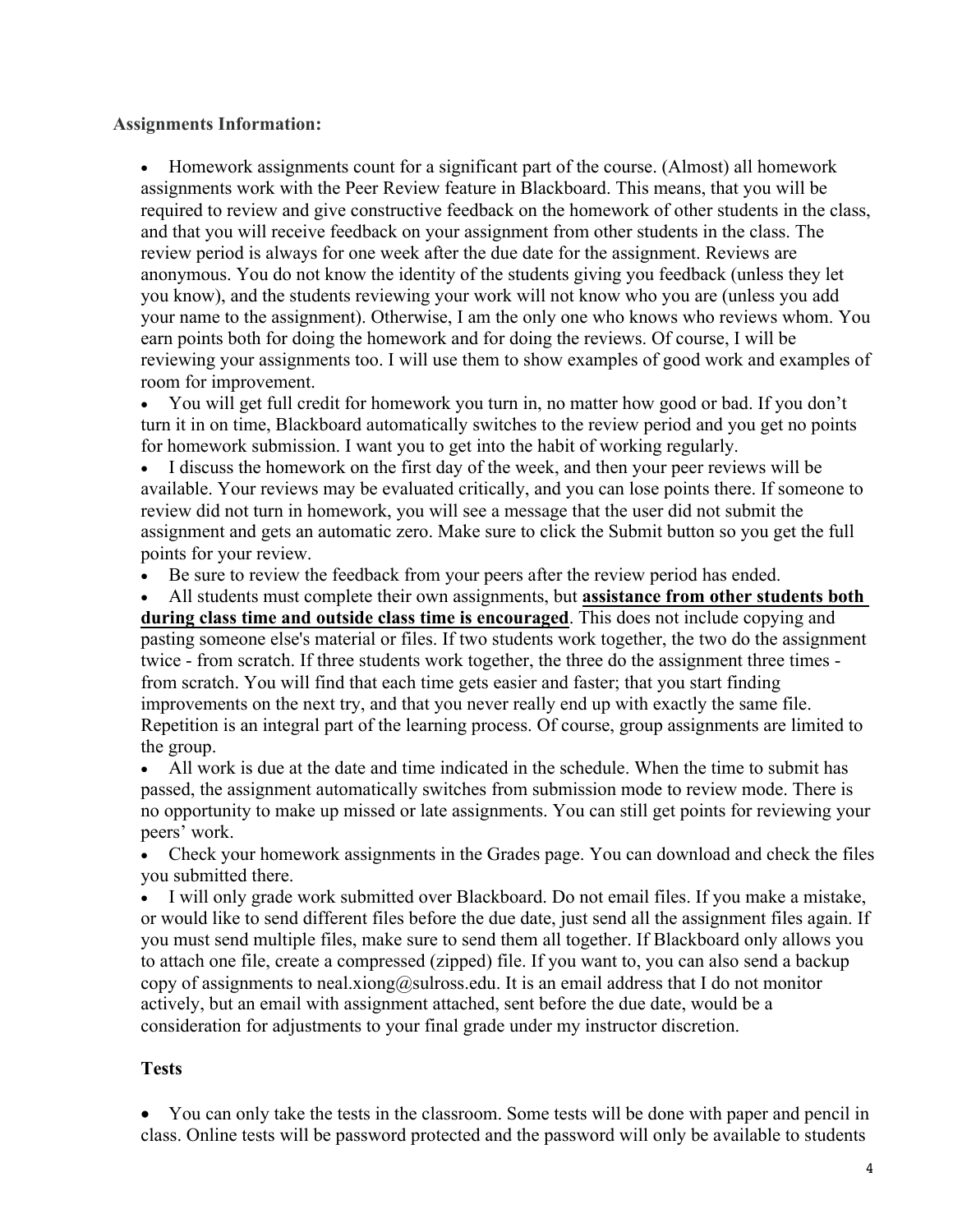in class. For classes alternating between Tahlequah and Broken Arrow, someone else will monitor the test in Broken Arrow. Students in the BA section are welcome to come to Tahlequah so you can ask me to help with computer problems.

Unless specifically announced in writing, all tests are closed book and done without any aids. This includes cellphones. Turn off your cellphone before the test and do not turn it on until you have left the classroom.

The final exam is comprehensive. If you miss one of the earlier tests, you can ask by email to neal.xiong@sulross.edu to have the score on the comprehensive final to replace the score on the missed test.

## **My Teaching Philosophy**

I think that the following promote better learning, so I build them into my courses.

- Multiple-choice tests are a poor tool to measure if students learn. I mainly use MC quizzes to force students to read the material. In programming courses, you work mostly on programs.
- You need frequent feedback on how you are doing. I use low-stakes testing (frequent, small assignments, few points) for regular homework, and high-stakes testing (infrequent, large tests, high points) to test "for real".
- Repetition helps. We practice the same thing at least once, but preferably multiple times, before the test.

• A great way to learn is to review someone else's work, evaluate it on clear criteria, and providing constructive feedback. I use peer grading for homework. Everything can be anonymous (for the students). Unless you choose otherwise, peer reviewers do not know the identity of the student reviewed, and students whose work is reviewed do not know who reviewed them.

• Regular work helps. I use that in my courses by setting clear dates for assignments, and providing timely feedback. Over the years, I have noticed more and more that one of the main reasons students fail is poor planning. Cramming before a test just does not work in the long run. I make the chunks smaller and more frequent, but that only works if both I as instructor and you as student work on that together.

• Peer pressure is a positive thing. In class, I show examples of your homework to show anonymous examples great work and not-so-great work. If you want your reviewer to know your name, reveal it in the Comments box on submission. Do not put it in the files you send. Be proud if I show your work as an example of great work, and you do not have to be embarrassed if your work is criticized – just do better next time.

• Life happens. Some will say that "sh\*t happens". You get sick; the car breaks down, etc. I record all class sessions on Collaborate, so it is easy to catch up with the material if something happens.

• Coming to class helps. I have C students making As because they come to class and turn in work on time. I have A students getting Cs because they underestimate the material, skip class, and think that they can make it all up on the final. Of course, I also have A students making As and C students making Cs. To encourage you to attend, I give attendance points. Please check your attendance points in the gradebook and if you did not get the points, contact me so I can check.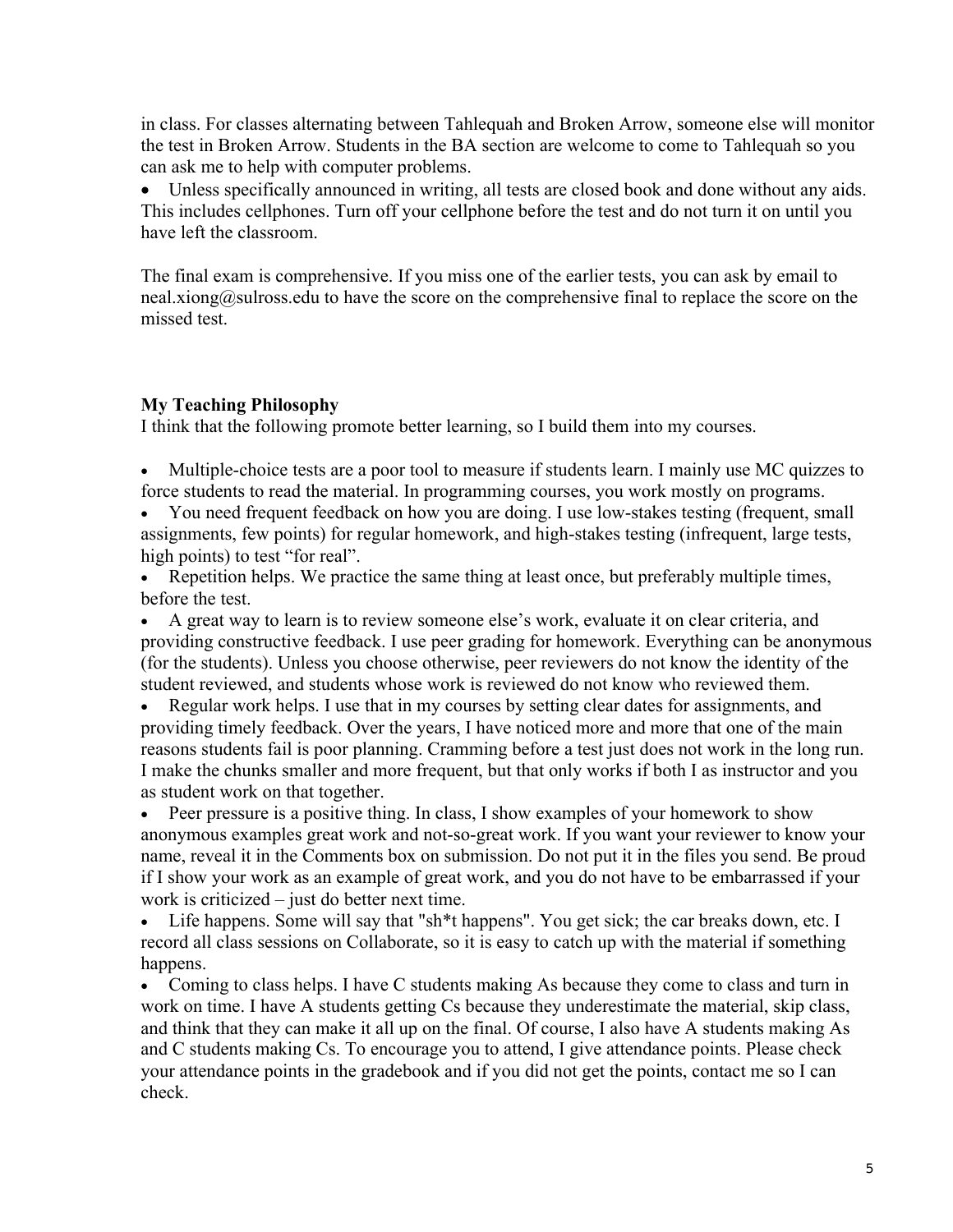• You need to know how you are doing in the class. I use a very simple system: for example, 1,000 points in the course. As soon as you have 700 points, you have EARNED a C. When you get to 800 points, you have EARNED a B.

## **Class and Instructor Policies**

Attendance is required with 100 credit points, and hope everyone can enjoy this course. If there is any special case, please contact with your instructor directly.

#### Late Assignments/Tests

An assignment/test to be done by students will be given a due time and a due date. Late assignments/tests submitted after the due time or the due date will be penalized 25%. It is the student's responsibility to find out what assignments and / or tests they are missing.

#### Ideas for Success

- 1. Read assigned textbook and other uploaded materials.
- 2. Watch uploaded demonstration videos.
- 3. Do your assignments and tests INDEPENDENTLY– begin early and persevere.
- 4. Apply learned skills in daily work.

#### **Academic Policies / Required Information**

Please go to our university website for required information pertaining to:

- Academic Misconduct
- American with Disabilities Act
- Inclement Weather/Disaster Policy
- Release of Confidential Information
- Student Handbook
- Teach Act
- Textbook Information
- Title IX
- Library Services
- Distance Education Statement

### **Dropping the Class**

Each semester, SRSU sets a deadline during the semester when students may drop a course with an automatic "W". The deadline is available at the Academic Calendar of the university. Your work is reviewed regularly and promptly, and I post the grades as soon as possible. Knowing your current points total and how many points you can still earn, tells you your standing in the class. If you do not do well before the deadline to drop with a "W," consider dropping the class.

If you decide to drop after the deadline to drop with an automatic "W," there is a second deadline for withdrawing from the class. You will only get a "W" if you are passing at the time of withdrawal based on the University's policy:

.............Withdrawal after Twelfth Week: If a student formally withdraws from single classes or completely from the University after the twelfth week, the instructor will assign a W or F depending on the student's standing in the class at the time of withdrawal. A "W" will be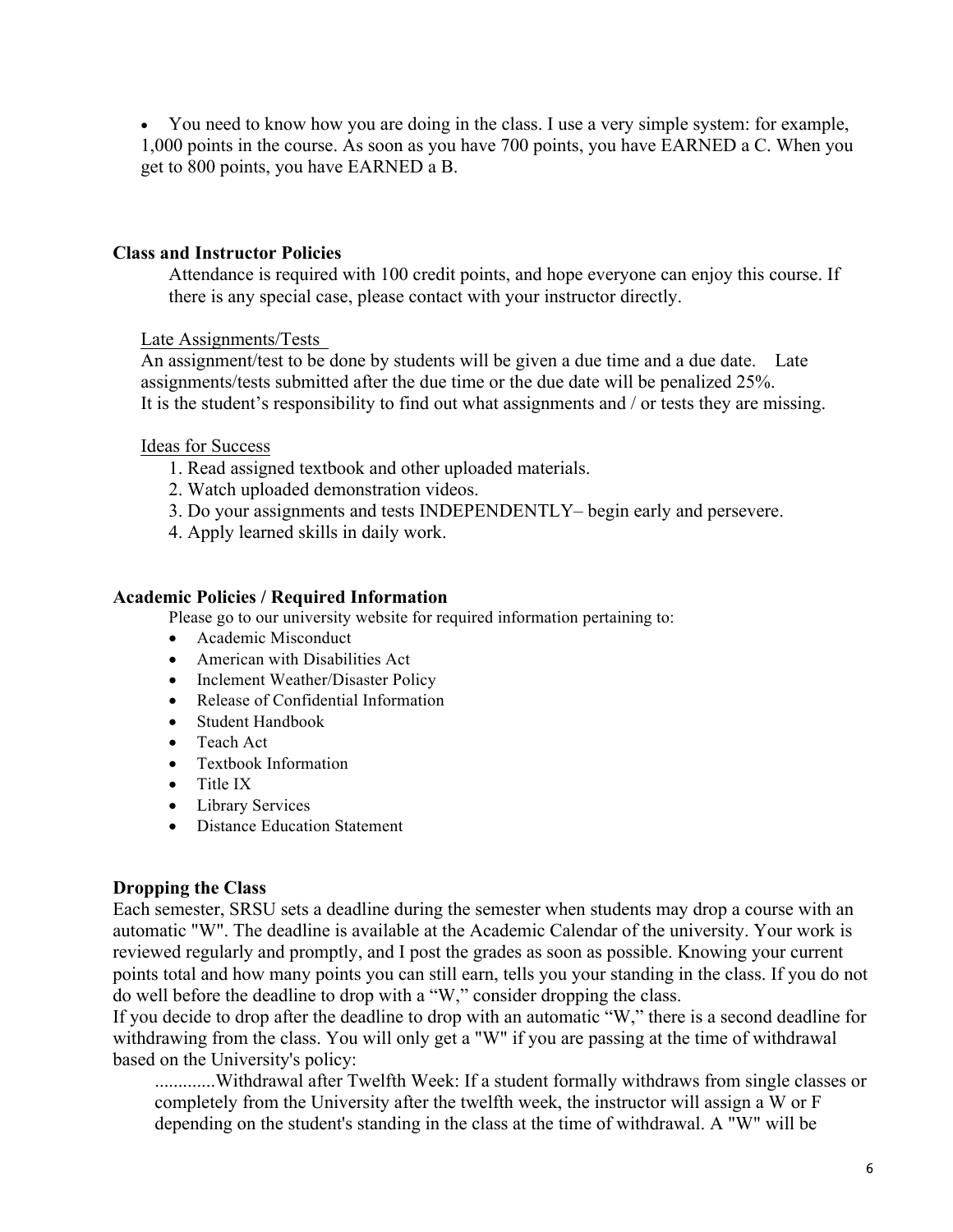assigned if the student was passing at the time of withdrawal. An F will be assigned if the student was failing at the time of withdrawal...........

I follow this policy, so please do not ask to give you a W after the deadline for withdrawing with a W. Furthermore, instructors have the option dropping students from the class under the Academic Withdrawals policy. This is what the policy says:

"Students who enroll in a course or courses and have poor attendance or participation as determined by the instructor may be administratively withdrawn "AW." Students who are withdrawn for non-attendance or administratively withdrawn will be responsible for payment and repaying any financial aid received for the course or courses that must be returned to the provider."

Finally, faculty must report students who do not attend the course. We usually have to do this in the second week of the course. Logging into an online course is not sufficient to constitute attendance. You need to have participated in some way - a discussion board, assignment, etc.

## **Academic Dishonesty**

The navigation menu on the left has a special button for academic integrity. This is the university policy. Read it, and notice that the sanction for being caught cheating is up to the instructor. The following applies to all courses I teach: **My standard sanction for any cheating is an F in the course.**

### **General Policies:**

Students are expected to check on Blackboard for announcements and updated assignments. You are expected to check your Sul Ross e-mail account. When meeting through Zoom or Microsoft Teams, make sure your first name and at least last initial are visible. Preference will be that your video is available, but please make sure you are properly dressed.

### **Americans With Disabilities Act:**

Sul Ross State University (SRSU) is committed to equal access in compliance with Americans with Disabilities Act of 1973. It is SRSU policy to provide reasonable accommodations to students with documented disabilities. It is the student's responsibility to initiate a request each semester for each class. Students seeking accessibility/accommodations services must contact Rebecca Greathouse Wren, LPC-S, SRSU's Accessibility Services Coordinator at 432-837-8203 (please leave a message and we'll get back to you as soon as we can during working hours), or email rebecca.wren@sulross.edu. Our office is located on the first floor of Ferguson Hall (Suite 112), and our mailing address is P.O. Box C-122, Sul Ross State University, Alpine, Texas, 79832.

### **Library Services:**

The Sul Ross Library offers FREE resources and services to the entire SRSU community. Access and borrow books, articles, and more by visiting the library's website, library.sulross.edu. Off-campus access requires your LoboID and password. Check out materials using your photo ID. Librarians are a tremendous resource for your coursework and can be reached in person, by email  $(srsulibrary@sulross.edu)$ , or phone  $(432-837-8123)$ .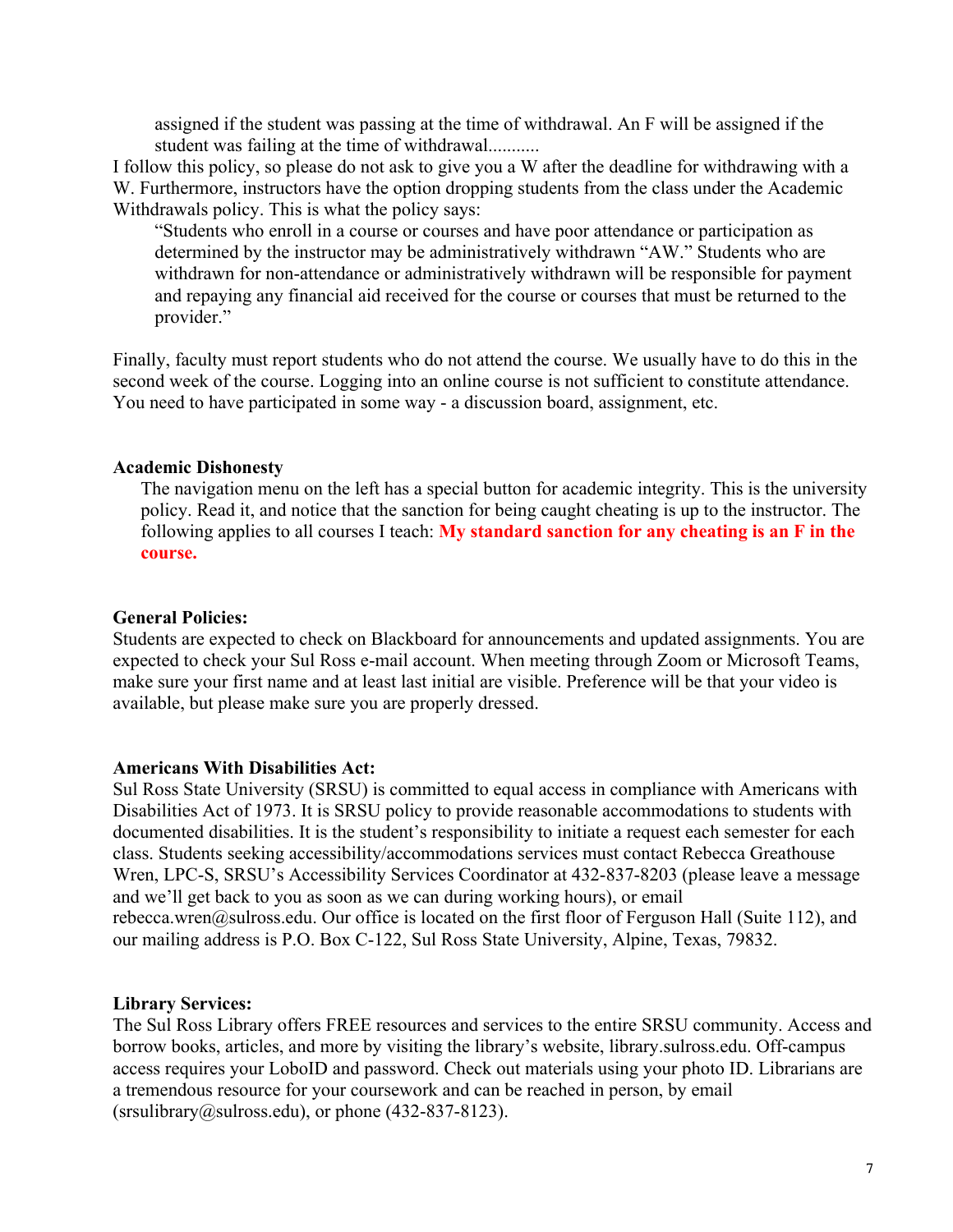### **Distance Education Statement:**

Students enrolled in distance education courses have equal access to the university's academic support services, such as Smarthinking, library resources, online databases, and instructional technology support. For more information about accessing these resources, visit the SRSU website. Students should correspond using Sul Ross email accounts and submit online assignments through Blackboard, which requires secure login information to verify students' identities and to protect students' information. The procedures for filing a student complaint are included in the student handbook. Students enrolled in distance education courses at Sul Ross are expected to adhere to all policies pertaining to academic honesty and appropriate student conduct, as described in the student handbook. Students in web- based courses must maintain appropriate equipment and software, according to the needs and requirements of the course, as outlined on the SRSU website.

## **Diversity Statement:**

"I aim to create a learning environment for my students that supports a diversity of thoughts, perspectives and experiences, and honors your identities (including race, gender, class, sexuality, religion, ability, socioeconomic class, age, nationality, etc.). I also understand that the crisis of COVID, economic disparity, and health concerns, or even unexpected life events could impact the conditions necessary for you to succeed. My commitment is to be there for you and help you meet the learning objectives of this course. I do this to demonstrate my commitment to you and to the mission of Sul Ross State University to create an inclusive environment and care for the whole student as part of the Sul Ross Familia. If you feel like your performance in the class is being impacted by your experiences outside of class, please don't hesitate to come and talk with me. I want to be a resource for you."

## **Class Calendar with Assignment Due Dates**

| <b>Course Schedule</b> |                                        |  |
|------------------------|----------------------------------------|--|
| <b>Week Of</b>         | <b>Assignment/Content</b>              |  |
|                        |                                        |  |
| Week1                  | Syllabus                               |  |
|                        | <b>Class Introduction</b>              |  |
|                        | Chapter 1, Introduction to Networking  |  |
|                        | Recommended materials: Basic knowledge |  |
|                        |                                        |  |
| Week <sub>2</sub>      | Chapter 2                              |  |
|                        | HW1                                    |  |
|                        | Lab 1                                  |  |
|                        |                                        |  |
| Week3                  | Chapter 3                              |  |
|                        | Quiz 1                                 |  |
|                        |                                        |  |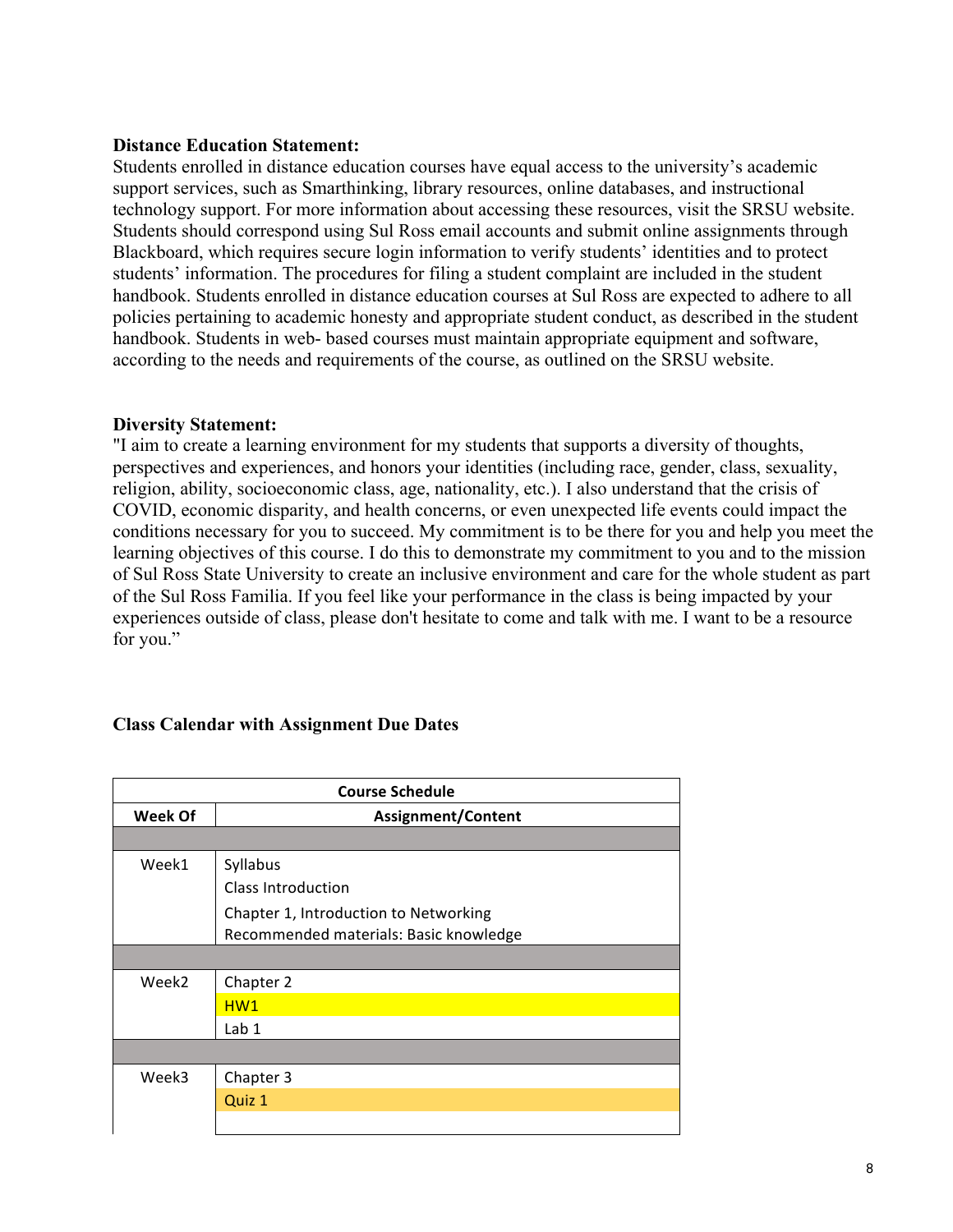| Week4  |                         |
|--------|-------------------------|
|        | Chapter 4               |
|        |                         |
|        |                         |
| Week5  | Chapter 4               |
|        | HW2                     |
|        | Lab <sub>2</sub>        |
|        |                         |
| Week6  | Chapter 5               |
|        | Quiz 2                  |
|        |                         |
|        |                         |
| Week7  | Chapter 5               |
|        | HW3<br>Lab <sub>3</sub> |
|        | Mid-Test (Chapters 1-4) |
|        |                         |
| Week8  | Chapter 6               |
|        | Hoemwork 2 Due          |
|        |                         |
|        |                         |
| Week9  | Chapter 6               |
|        | Lab 4                   |
|        |                         |
|        |                         |
| Week10 | Quiz 3                  |
|        | Chapter 7               |
|        |                         |
| Week11 | Chapter 7               |
|        | Lab 5                   |
|        |                         |
|        |                         |
| Week12 | Chapter 8               |
|        | Hoemwork 3 Due          |
|        | Quiz 4                  |
|        |                         |
| Week13 | Lab 6                   |
|        | Homework 3 Due          |
|        |                         |
|        |                         |
| Week14 | Chapter 8<br>$HW 4$     |
|        |                         |